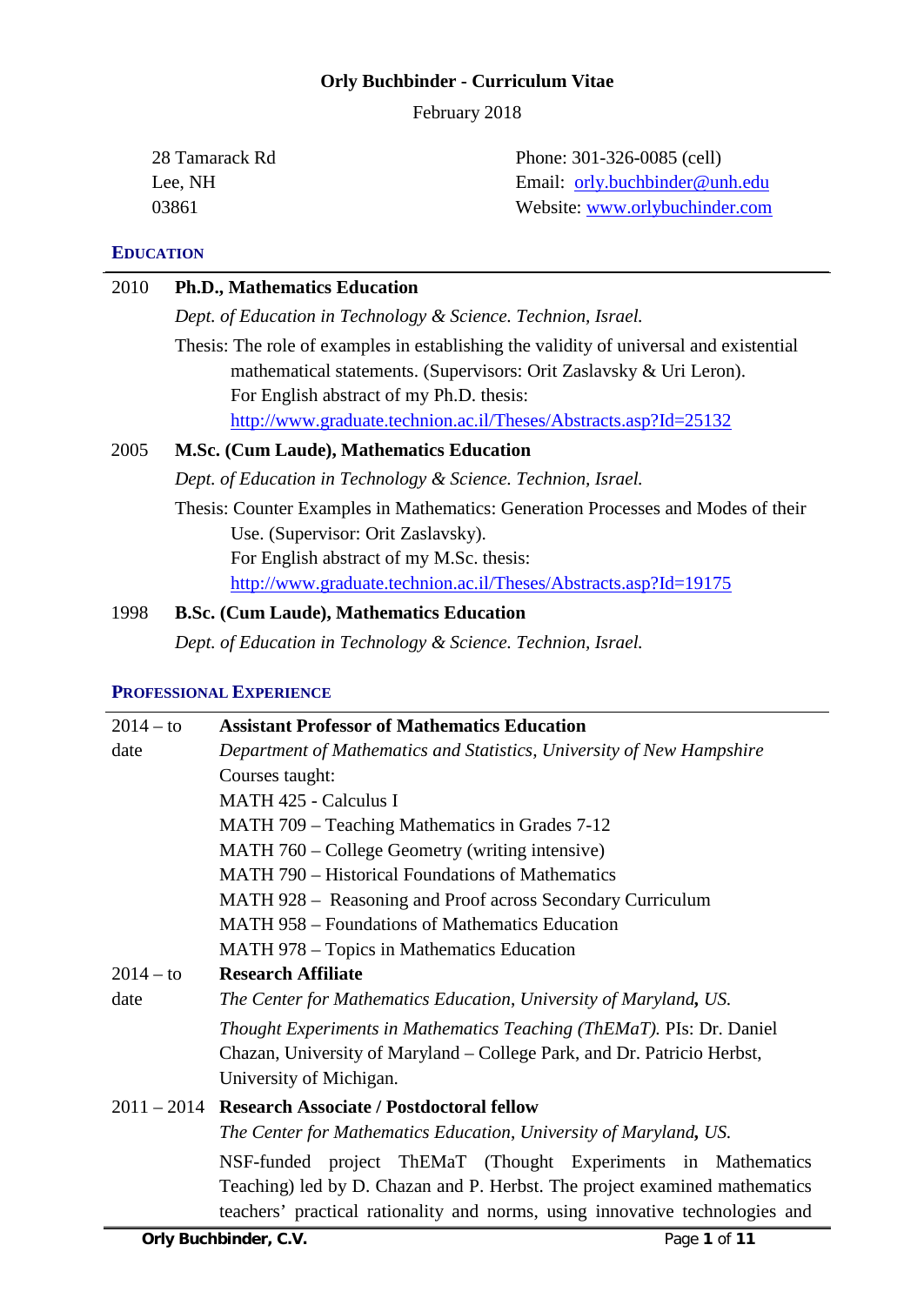mixed-methods techniques. Supervised a team of graduate students, and coordinated the work on: design and piloting of rich-media online surveys; data collection and analysis; managing project documentation; writing technical reports and journal papers. Specialize in creating online educational experiences for pre-service and in-service teachers.

## 2013 – 2014 **Co-Instructor and Instructor**

*The Center for Mathematics Education*, *University of Maryland, US.* EDCI 457 - Teaching and Learning Middle School Mathematics; MATH 312 - Mathematical Reasoning and Proof for Pre-Service Middle School Teachers.

## 2007 – 2015 **Co-Author and Consultant**

*Curriculum Development Project*, *Technion, Israel.*

Co-Author of a team-written mathematics textbook series for grades 7-9, including teacher guides, and of a mathematical and pedagogical resource book for teachers on Teaching and Learning Calculus.

# 2008 – 2011 **Mentor**

### *Outreach program for fostering excellence in mathematics*, *Technion, Israel.*

Responsible for designing and conducting in-service professional development workshops for middle and high school mathematics teachers.

# 2008 – 2011 **Instructor, Clinical faculty**

*Dept. of Education in Technology & Science, Technion*

214206 – Algebra in Junior High school

214207 – Geometry in Junior High School

# 2004 – 2011 **Co-instructor and Teaching Assistant**

*Dept. of Education in Technology & Science- Technion*

- 214103 Teaching Methods and Skills
- 214206 Algebra in Junior High school
- 214207 Geometry in Junior High School
- 214208 Mathematics in Senior High School

# 2000 – 2005 **Secondary Mathematics Teacher**

*Bosmat High School, Haifa, Israel.*

Taught all secondary mathematics courses: Algebra, Geometry, Statistics, Trigonometry and Calculus; and specialized in preparing students for the National Matriculation Examinations at three ability levels: low, middle and high.

# 2000 - 2002 **Science and Mathematics Instructor**

*Education Center of Israel National Museum of Science, Technology and Space.*

Responsible for developing innovative learning materials in physics and mathematics for the Museum's Education Center; taught a variety of science topics for all levels and grades: K-12; designed and taught workshops for mathematics and science teachers, and for general public.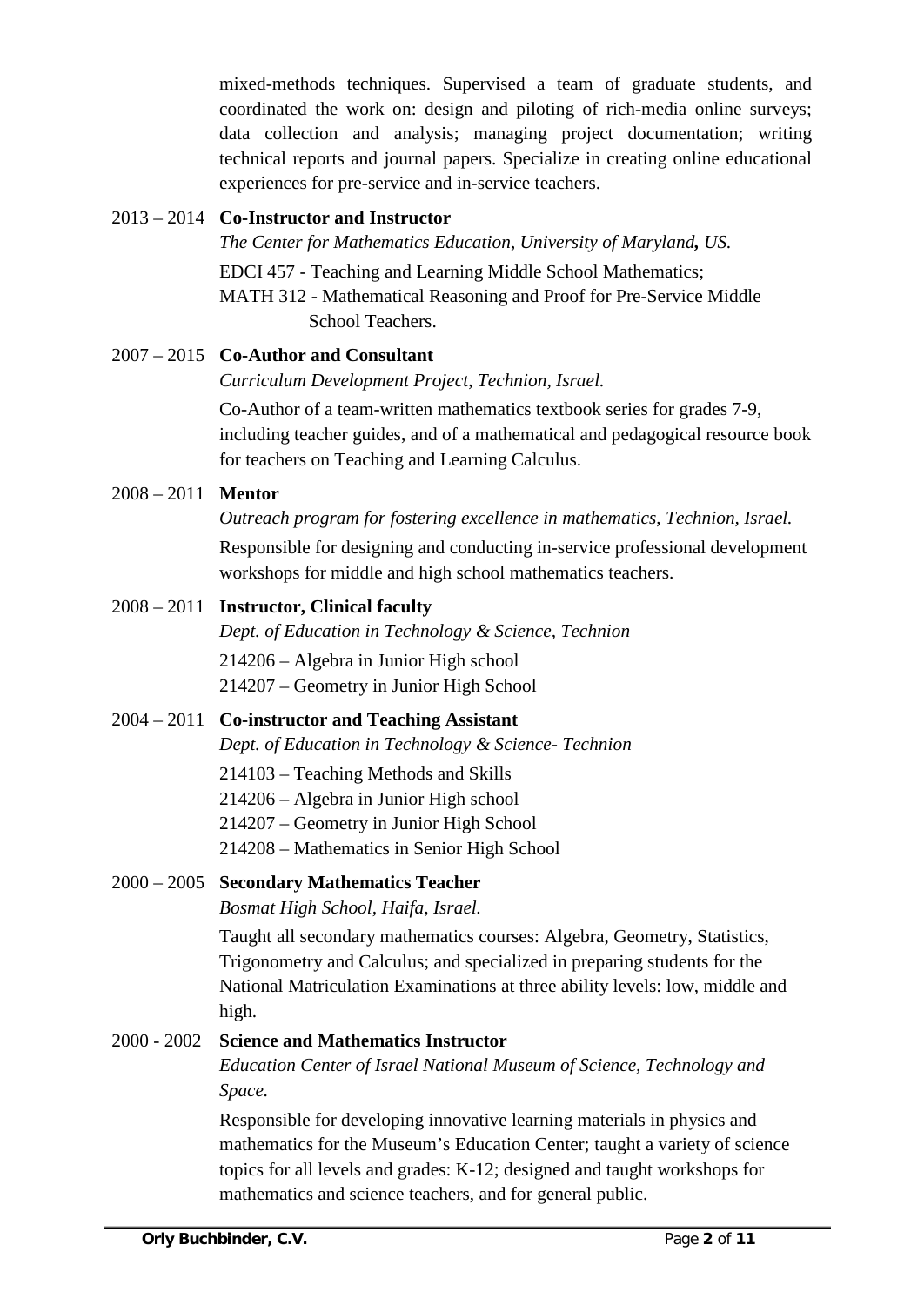## 1998 - 2001 **Secondary Mathematics Teacher**

*Krayot Gymnasium- High School and College, Israel.*

#### **AWARDS AND HONORS**

| 2008                | Award for Consistent Excellence in Teaching, Technion.                                                 |
|---------------------|--------------------------------------------------------------------------------------------------------|
| 2007                | Israeli Ministry of Education special scholarship for excellent doctoral<br>candidates.                |
| 2007                | The Levi Eshkol, Israeli Ministry of Science special scholarship for excellent<br>doctoral candidates. |
| 2007                | Kaplan Award for excellent doctoral candidates, Technion.                                              |
| 2006                | M.Sc. in Mathematics Education - Cum Laude.                                                            |
| 2006                | Avital Foundation Prize for promoting teaching initiatives in mathematics<br>education.                |
| 2006, 2007,<br>2008 | Three times winner of Vivian Konigsberg Award for Excellence in Teaching,<br>Technion.                 |
| 2005                | Kaplan Award for excellent master candidates, Technion.                                                |
| 1998                | B.Sc. in Mathematics Education - Cum Laude.                                                            |

#### **GRANT WORK**

2017 – 2021: National Science Foundation - Noyce Scholarship Program 111089470*: Culturally Responsive and Effective Stem Teaching (CREST): Strengthening the Foundation for Teacher Success in High Needs Schools.* PI: Dawn Meredith; Co-PIs: **Orly Buchbinder**, Margaret Greenslade, Carrie Hall, and Elysse ; \$1,429,337

- 2017 2020: National Science Foundation IUSE 1711163: *Enhancing Preparation of Secondary Preservice Mathematics Teachers: Mathematical Reasoning and Proving as a Lens for Teaching.* PI: **Orly Buchbinder,** Co-PI: Sharon McCrone. \$ 283,249.
- 2014 2017: *LessonSketch Research and Development Fellow.* One of ten fellows in the U.S. selected by the ThEMaT 3 project (PI Daniel Chazan) to create and disseminate rich media modules for mathematics teacher preparation courses.

#### **PUBLICATIONS**

### **Journal publications & Book Chapters**

- Buchbinder, O. (accepted). Supporting prospective secondary mathematics teachers in creating instructional explanations through video based experience. Accepted to *Journal of Technology and Teacher Education.*
- Buchbinder, O., & Zaslavsky, O. (accepted pending revisions). Students' understanding of the role of examples in proving: strengths and inconsistencies. Submitted to *Journal of Mathematical Behavior*.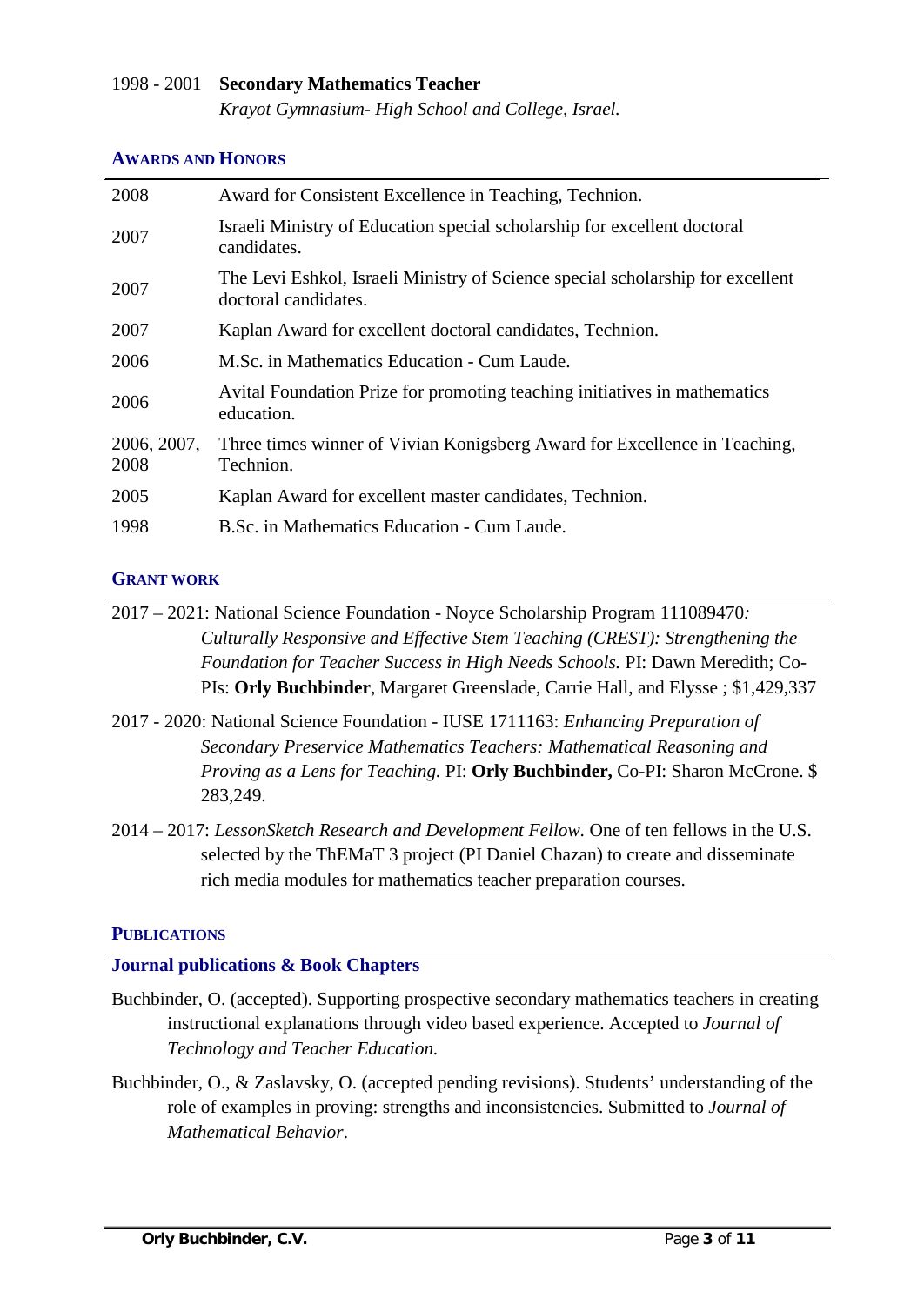- Buchbinder, O., Chazan, D. & Capozzoli, M. (under review). Solving Equations: Exploring Instructional Exchanges as Lenses to Understand Teaching and its Resistance to Reform. Submitted to *Journal for Research in Mathematics Education*.
- Buchbinder, O. (2018). Systematic exploration of examples as proof: analysis with four theoretical frameworks. In G. Harel and A. Stylianides (Eds.). *Advances in mathematics education research on proof and proving: An international perspective.* (pp. 253-268). Springer, Cham.
- Buchbinder, O., & Cook, A. (2018). Examining the mathematical knowledge for teaching of proving in scenarios written by pre-service teachers. In O. Buchbinder & S. Kuntze (Eds.). *Mathematics Teachers Engaging with Representations of Practice* (pp. 131- 154). Springer, Cham.
- Buchbinder, O., & Kuntze, S. (2018). Representations of Practice in Teacher Education and Research—Spotlights on Different Approaches. In O. Buchbinder & S. Kuntze (Eds.). *Mathematics Teachers Engaging with Representations of Practice* (pp. 1-8). Springer, Cham.
- Buchbinder, O. (2018). "Who is right?" What students' and prospective teachers' responses to scripted dialog reveal about their conceptions of proof. In R. Zazkis & P. Herbst (Eds.), *Scripting approaches in mathematics education: Mathematical dialogues in research and practice* (pp. 89-113), New York, NY: Springer
- Buchbinder, O. (2017). Guided discovery of the Nine-point Circle Theorem and its proof. *International Journal of Mathematical Education in Science and Technology, 49*(1), 1- 16*.* [doi.org/10.1080/0020739X.2017.1363422](http://dx.doi.org/10.1080/0020739X.2017.1363422)
- Buchbinder, O., Ron, G., Zodik, I. & Cook, A. (2016). What can you infer from this example? Applications of on-line, rich-media task for enhancing pre-service teachers' knowledge of the roles of examples in proving. In A. Leung and J. Bolite-Frant (Eds.), *Digital Technologies in Designing Mathematics Education Tasks – Potential and Pitfalls*. (pp. 215-235). Springer, Cham.
- Buchbinder, O., Chazan, D., & Fleming, E. (2015). Insights into the school mathematics tradition from solving linear equations. *For the Learning of Mathematics, 35*(2), 1-8.
- Pedemonte, B. & Buchbinder, O. (2011). Examining the role of examples in proving processes through a cognitive lens. *ZDM - The International Journal on Mathematics Education*, *43*(2), 257-267.
- Buchbinder, O. & Zaslavsky, O. (2011). Is this a coincidence? The role of examples in fostering a need for proof. *ZDM - The International Journal on Mathematics Education*, *43*(2), 269-281.

# **Peer-reviewed conference proceedings**

Buchbinder, O. (2016). Supporting classroom implementation of proof-oriented tasks: lessons from teacher researcher collaboration. Paper presented at 10<sup>th</sup> *Congress of European Research in Mathematics Education (CERME 10)* [https://keynote.conference](https://keynote.conference-services.net/resources/444/5118/pdf/CERME10_0281.pdf)[services.net/resources/444/5118/pdf/CERME10\\_0281.pdf](https://keynote.conference-services.net/resources/444/5118/pdf/CERME10_0281.pdf)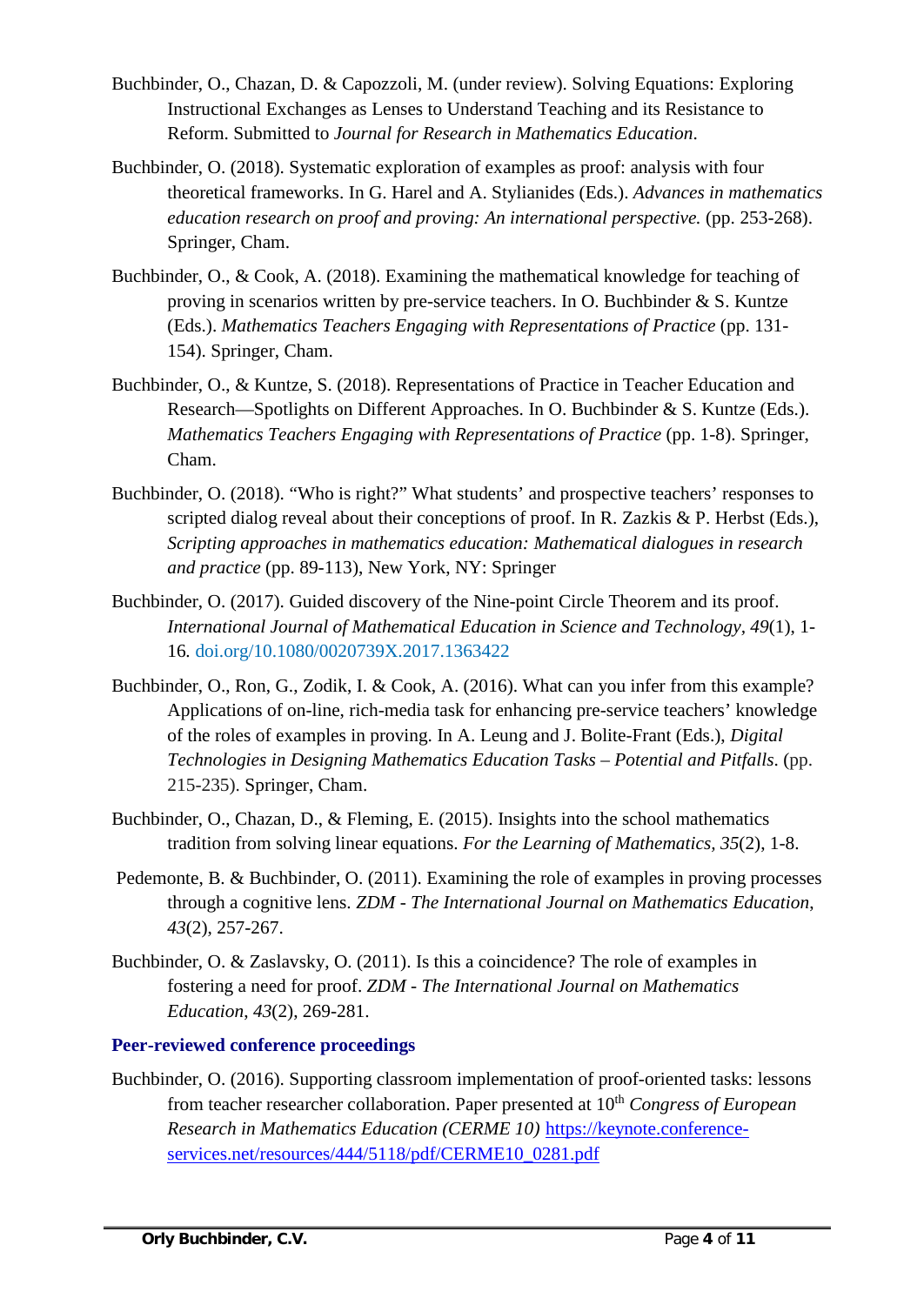- Buchbinder, O. (2016). Attending to structure of mathematical statements: secondary students' difficulties and interpretations. Paper presented at AERA 2016 Conference. <http://www.aera.net/Publications/OnlinePaperRepository/AERAOnlinePaperRepository>
- Buchbinder, O. (2016). Systematic exploration of examples as proof: analysis from four theoretical perspectives. Paper presented at ICME 13 - International Congress on Mathematical Education, Hamburg, Germany. July 2016.
- Buchbinder, O., & Cook, A. (2015). Pre-service teachers' construction of algebraic proof through exploration of math-tricks. In K. Krainer; N. Vondrová (Eds.). *Proceedings of 9th Congress of European Research in Mathematics Education*, Prague, Czech Republic (pp.100-106).<https://hal.archives-ouvertes.fr/CERME9-TWG01/hal-01280547v1>
- Buchbinder, O., & Zaslavsky, O. (2013). A Holistic Approach for Designing Tasks that Capture and Enhance Mathematical Understanding of a Particular Topic: The Case of the Interplay between Examples and Proof. In C. Margolinas (Ed.). *Proceedings of ICMI Study 22: Task Design in Mathematics Education Conference*, (Vol. 1, pp. 27-35) Oxford, UK.
- Buchbinder, O., & Zaslavsky, O. (2013). Inconsistencies in students' understanding of proof and refutation of mathematical statements. In A. M. Lindmeir & A. Heinze (Eds.). *Proceedings of the 37th Conference of the International Group for the Psychology of Mathematics Education*, (Vol. 2, pp. 129-136). Kiel, Germany: PME.
- Buchbinder, O. & Zaslavsky, O. (2009). A framework for understanding the status of examples in establishing the validity of mathematical statements. In Tzekaki, M., Kaldrimidou, M. & Sakonidis, C. (Eds.). *Proceedings of the 33rd Conference of the International Group for the Psychology of Mathematics Education*. (Vol. 2, pp. 225-232). Thessaloniki, Greece.
- Buchbinder, O., & Zaslavsky, O. (2009). Uncertainty: A driving force in creating a need for proving. Online collection of accepted papers of the *International Commission on Mathematical Instruction (ICMI), Study 19*: *Proof and Proving in Mathematics Education*, Taipei, Taiwan, May 2009.
- Buchbinder, O. & Zaslavsky, O. (2007). How to decide? Students' ways of determining the validity of mathematical statements. In D. Pita-Fantasy & G. Philippot (Eds.), *Proceedings of the 5th Congress of the European Society for Research in Mathematics Education* (pp. 561-571), Larnaca, University of Cyprus.

# **Mathematics Textbooks Co-authored**

- Pedagogical Secretariat, Israeli Ministry of Education (2013). *Teaching and Learning of Calculus: mathematical and pedagogical resource book for teachers*. (In Hebrew). Tel-Aviv: Maalot Publications. Full electronic version: [http://cms.education.gov.il/EducationCMS/Units/Mazkirut\\_Pedagogit/Matematika/Cha](http://cms.education.gov.il/EducationCMS/Units/Mazkirut_Pedagogit/Matematika/ChativaElyona/Analiza.htm) [tivaElyona/Analiza.htm](http://cms.education.gov.il/EducationCMS/Units/Mazkirut_Pedagogit/Matematika/ChativaElyona/Analiza.htm)
- Efshar Gam Acheret (2010). [*There is another way*]*.* Team-written mathematics textbooks and teacher guides for  $7<sup>th</sup>$ ,  $8<sup>th</sup>$  and  $9<sup>th</sup>$  grades. Bonus Books Publishing Company. (in Hebrew). A product of the curriculum design projects. Sample electronic version: [http://www.matheducation.co.il/sites/default/files/books/ega8b/index.html.](http://www.matheducation.co.il/sites/default/files/books/ega8b/index.html)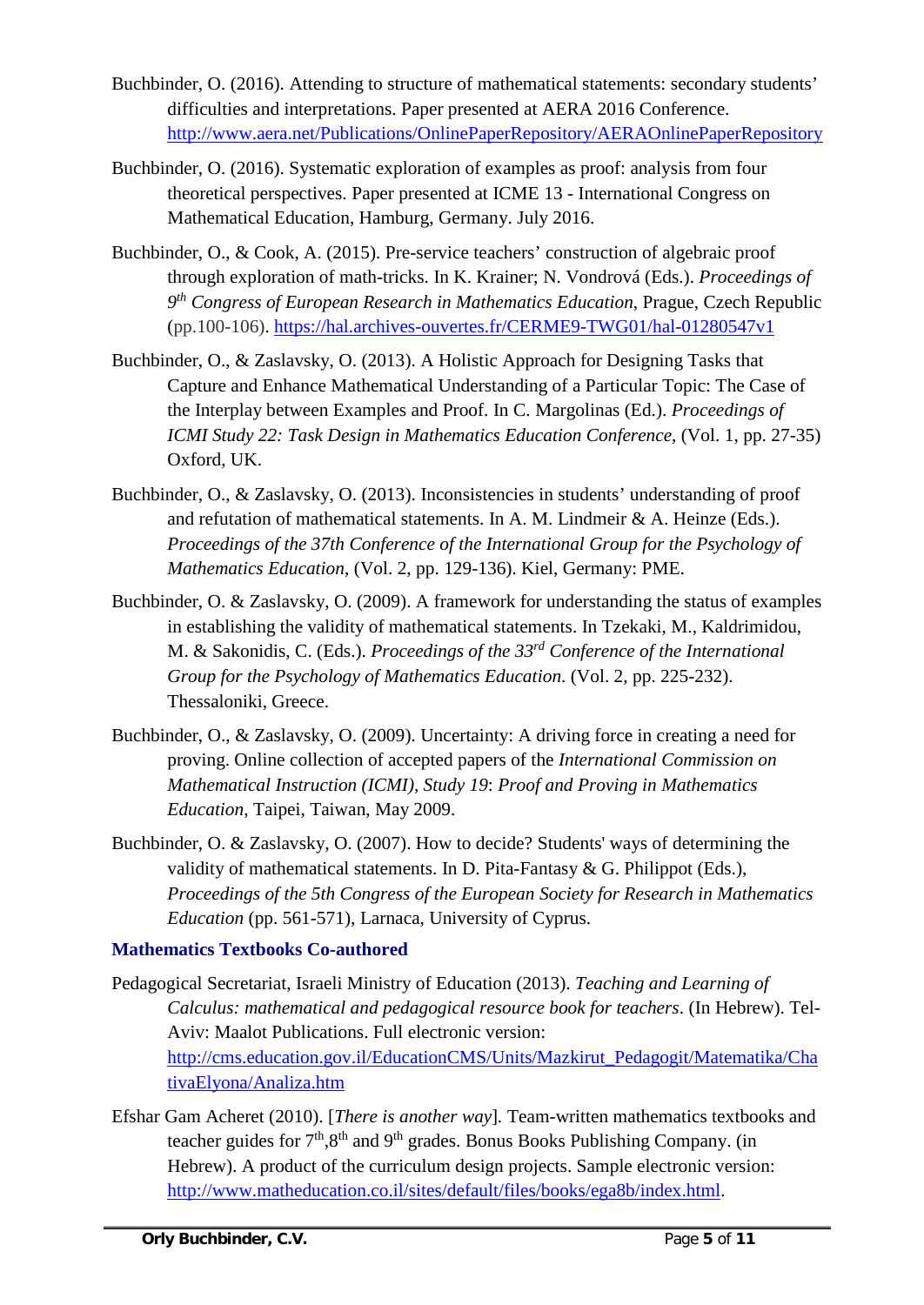Buchbinder, O. & Shmueli, E. (2005): *Mathematics for State Final Examination* – *module 3*. Ort Publications, Tel-Aviv. (Mathematical textbook for high schools, (in Hebrew). Includes chapters on Algebra, Geometry, and Calculus). <http://demo.ort.org.il/clickit2/files/forums/608292931/667215698.JPEG>

## **Publications in Progress**

Buchbinder, O., Milewski, A., Chazan, D., & Cappozoli, M. (in preparation). Algebra teachers' decision making about non-standard student solutions when solving linear equations.

## **CONFERENCES AND SEMINARS**

## **Conference Presentations**

- February 2018: *Mathematical Reasoning and Proving for Prospective Secondary Teachers*. (with S. McCrone) Poster presented at RUME conference, San Diego, CA.
- April 2017: *Can algebra word problems be solved without an equation? Surveying teachers.* (with D. Chazan and S. Sharpe). Paper presented at NCTM research conference, San Antonio, TX.
- February 2017: *Supporting classroom implementation of proof-oriented tasks: lessons from teacher researcher collaboration.* Paper presented at the 10<sup>th</sup> Congress of European Research in Mathematics Education (CERME), Dublin, Ireland
- February 2017: *Supporting students' reasoning and proving in geometry: Analysis of PSTs' lesson scripts.* (With A. Cook, R. Sears). Paper presented at 21th Annual Conference of the Association of Mathematics Teacher Educators (AMTE), Orlando, FL.
- February 2017: *Considering Technique and Purpose as Represented in Lesson Plans.* (With K. Bieda, L. Males). Paper presented at 21th Annual Conference of the Association of Mathematics Teacher Educators (AMTE), Orlando, FL.
- July 2016: *Systematic exploration of examples as proof: analysis from four theoretical perspectives*. Paper presented at ICME 13 - International Congress on Mathematical Education, Hamburg, Germany.
- July 2016: *Using representations of practice for teacher education and research – opportunities and challenges*. (With S. Kuntze, C. Webel, A. Dreher, M. Friesen). Discussion Group presented at ICME 13 - International Congress on Mathematical Education, Hamburg, Germany.
- April 2016: *Attending to structure of mathematical statements: secondary students' difficulties and interpretations*. Paper presented at AERA - The Annual Conference of the American Educational Research Association, Washington DC.
- February 2016: *Enhancing prospective teachers' knowledge of proof and dispositions towards productive struggle through exploration of Math-tricks*. (With A. Cook). Paper presented at the 20th Annual Conference of the Association of Mathematics Teacher Educators (AMTE), Irvine, CA.
- February 2016: *Supporting Prospective Secondary Teachers' Understanding of the Common Core Standards for Mathematical Practice*. (With K. Bieda, L. Males, S. Otten).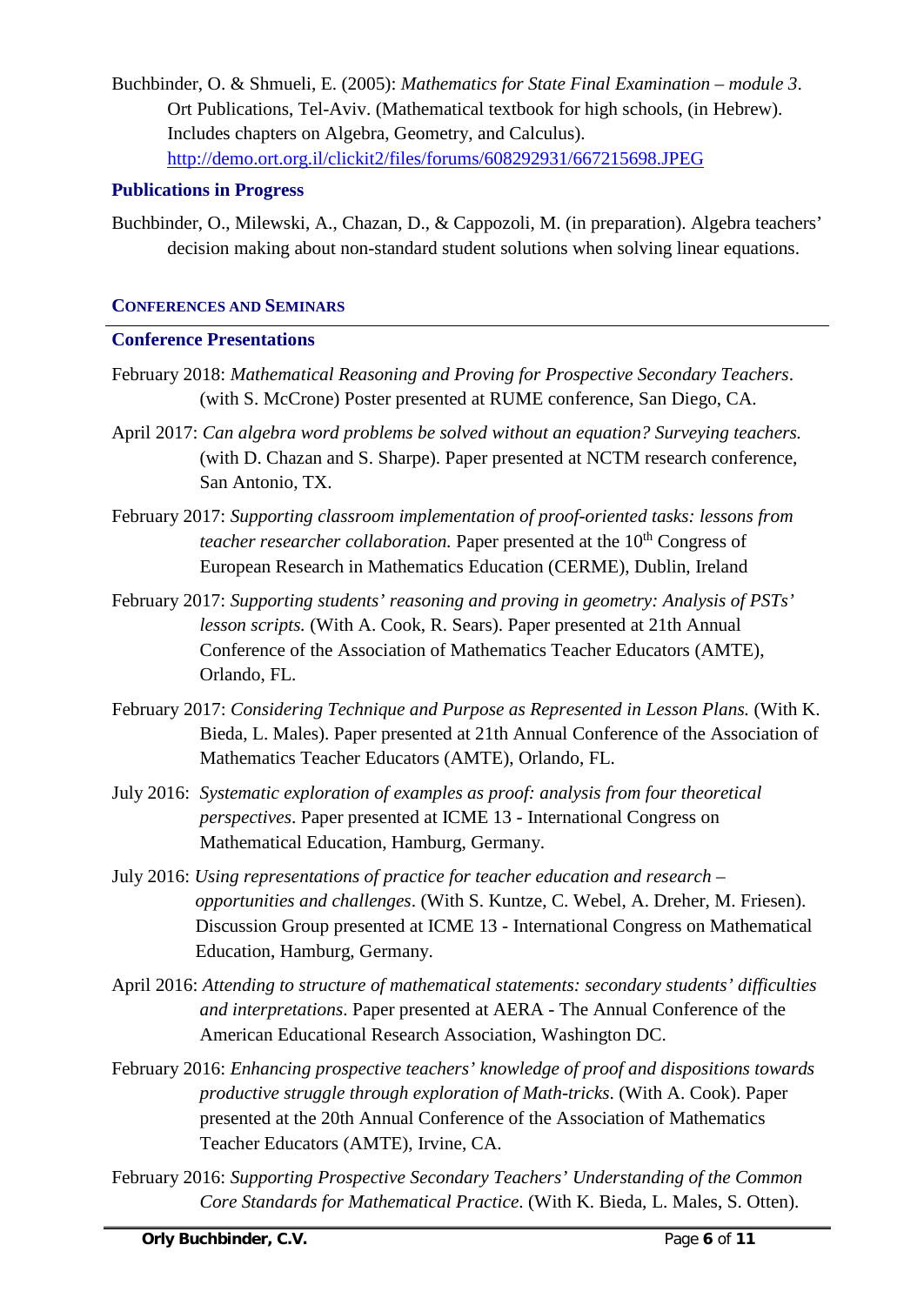Paper presented at the 20th Annual Conference of the Association of Mathematics Teacher Educators (AMTE), Irvine, CA.

- November 2015: *What can you infer from this example? An experience for enhancing preservice teachers' knowledge of the roles of examples in proving*. Working Group on Representations of Mathematics Teaching and Their Use in Transforming Teacher Education: Studying Preservice Teachers' Learning from Work with Representations of Teaching. (With P. Herbst, D. Chazan, A. Milewski, U. Gursel, J. Amidon, O. Buchbinder, R. Wieman).  $37<sup>th</sup>$  Annual Conference of the North American Chapter of the International Group for the Psychology of Mathematics Education (PME-NA 2015). Michigan State University, East Lansing, MI.
- April 2015: *Surveying an exchange at the heart of the doing of word problems in school* (With D. Chazan) Paper presented in the Research Symposium at AERA, The Annual Conference of the American Educational Research Association, Chicago, IL. [http://www.aera.net/Publications/OnlinePaperRepository/AERAOnlinePaperRepos](http://www.aera.net/Publications/OnlinePaperRepository/AERAOnlinePaperRepository) [itory](http://www.aera.net/Publications/OnlinePaperRepository/AERAOnlinePaperRepository)

*Have reform impact teachers' views on solving word problems without equations?*  (With D. Chazan). Paper presentation at NCTM 2015, Boston, MA.

- February 2015: *Pre-service teachers' construction of algebraic proof through exploration of math-tricks* (With A. Cook). Paper presented at the 9<sup>th</sup> Congress of European Research in Mathematics Education (CERME), Prague, Czech Republic.
- April 2014: *Using Representations of Practice in Survey Research with Mathematics Teachers.* (With D. Chazan, J. Dimmel, A. Erikson, K. Hanby, P. Herbst, R. Pillip) Research Symposium given at NCTM research pre-session, New Orleans, LA.
- February 2014: *The use of pedagogies of enactment in practice-based mathematics teacher education and professional development.* (with J. Walkoe and A. Edwards) Extended sessions given at AMTE, Irvine, CA.
- April 2013: *Assessing recognition of norms of doing word problems: Multimedia questionnaires and analytic techniques.* (with D. Chazan) Paper presented at the NCTM research pre-session, Denver, CO.
- April 2013: *Is this a coincidence? Students' understanding of the role of examples in proving or refuting of algebraic statements.* (with O. Zaslavsky). Paper presented at the NCTM research pre-session, Denver, CO.
- April 2013: *Using non-standard student solutions to probe what it means to solve linear equations in school.* (with D. Chazan). Paper presented at AERA, The Annual Conference of the American Educational Research Association, San Francisco, CA. Available at: file:///C:/Users/Orly%20Buchbinder/Downloads/609937.1.pdf
- June 2012: *Helping teachers support students' understanding of the roles of examples in determining the validity of mathematical statements: workshop in planning*. Poster presentation at The 3rd Conference Creating and Using Representations of Mathematics Teaching in Research and Teacher Education. University of Michigan, Ann Arbor, MI.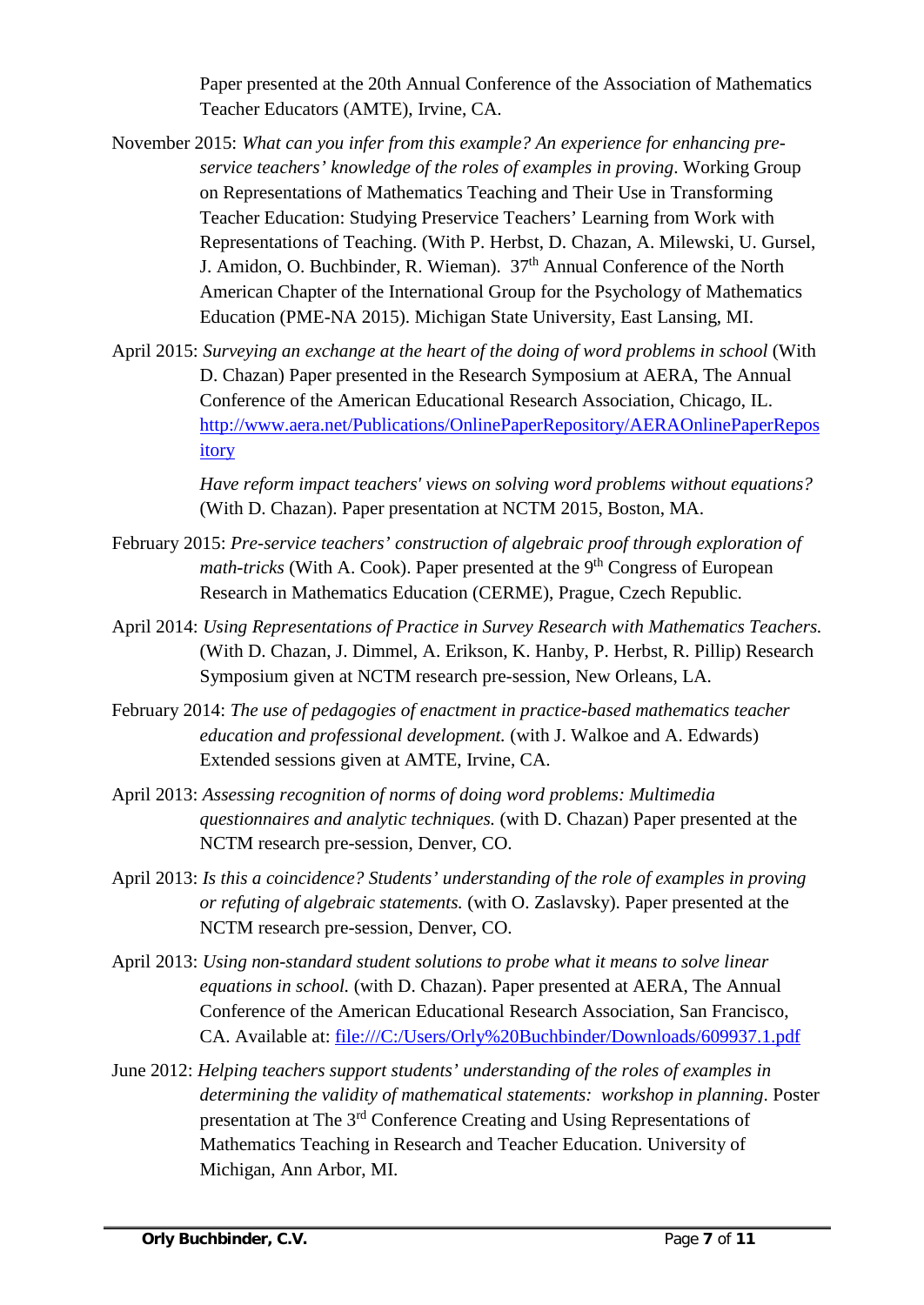- July 2011: *The role of examples in establishing the validity of universal and existential mathematical statements*. Colloquium Lecture at Institut fur Mathematik and Informatik, Ludwigsburg, Germany.
- October 2007: Attended an international workshop: *The role of examples in mathematical thinking and learning.* Certosa di Pontignano, Siena, Italy.

An invited workshop, organized by the University of Siena, Italy addressed contemporary issues of the role and effective use of examples in teaching and learning mathematics. The workshop resulted in two research papers (one with O. Zaslavsky and one with B. Pedemonte) which appeared in Special issue on 'Examples in Mathematical Thinking and Learning from an Educational Perspective'. ZDM - The International Journal on Mathematics Education.

- March 2007: *Counterexamples in mathematics as vehicles to enhance content knowledge and argumentation skills.* Developer and Instructor of the workshop session for the Annual Conference of Kesher-Cham – The Israeli Pedagogical Center for the Improvement of Mathematics Education.
- March 2007: *Proofs and Refutations – the model of knowledge construction*. Developer and Instructor of the workshop session for the Annual Conference of Kesher-Cham – The Israeli Pedagogical Center for the Improvement of Mathematics Education.

#### **PROFESSIONAL DEVELOPMENT AND OUTREACH**

- October 2016: *Argumentation and critical thinking in and outside the classroom – more of the same, or totally different?* – Presentation at The Association of Teachers of Mathematics in New England (ATMNE) annual conference in Manchester NH.
- March 2016: *Proportional Reasoning in the Elementary Grades: Beyond Ratios and Missing-Value Problems* (With S. McCrone). NHTM Spring Conference at Keene, NH.
- March 2016: *Exploring Ratios in Nature with Technology*. Workshop session at 2016 Girls Technology Day, Durham, NH.
- September November 2015: *Enhancing engagement with CCSS MP3: Developing students' capacity to construct viable arguments and critique the reasoning of others*. Professional development workshop series for secondary teachers.
- May 2014: *LessonSketch Workshops: Using animated representations of teaching in Research and Teacher Education*. Workshop for researchers of the University of Pittsburgh, PA and Education Development Center, Boston, MA.
- February March 2013: *LessonSketch Workshops: Using animated representations of teaching in Teacher Education.* (With D. Chazan) College of Education, University of Maryland. Workshop series to support teacher educators at the College of Education at UMD to implement High Leverage Teaching Practices in methods courses.
- November 2012: *Blue Teacher, green student: Using animations to discuss interaction in the mathematics classroom.* Developer and Instructor of the two-days seminar for teachers. College of Education, University of Maryland.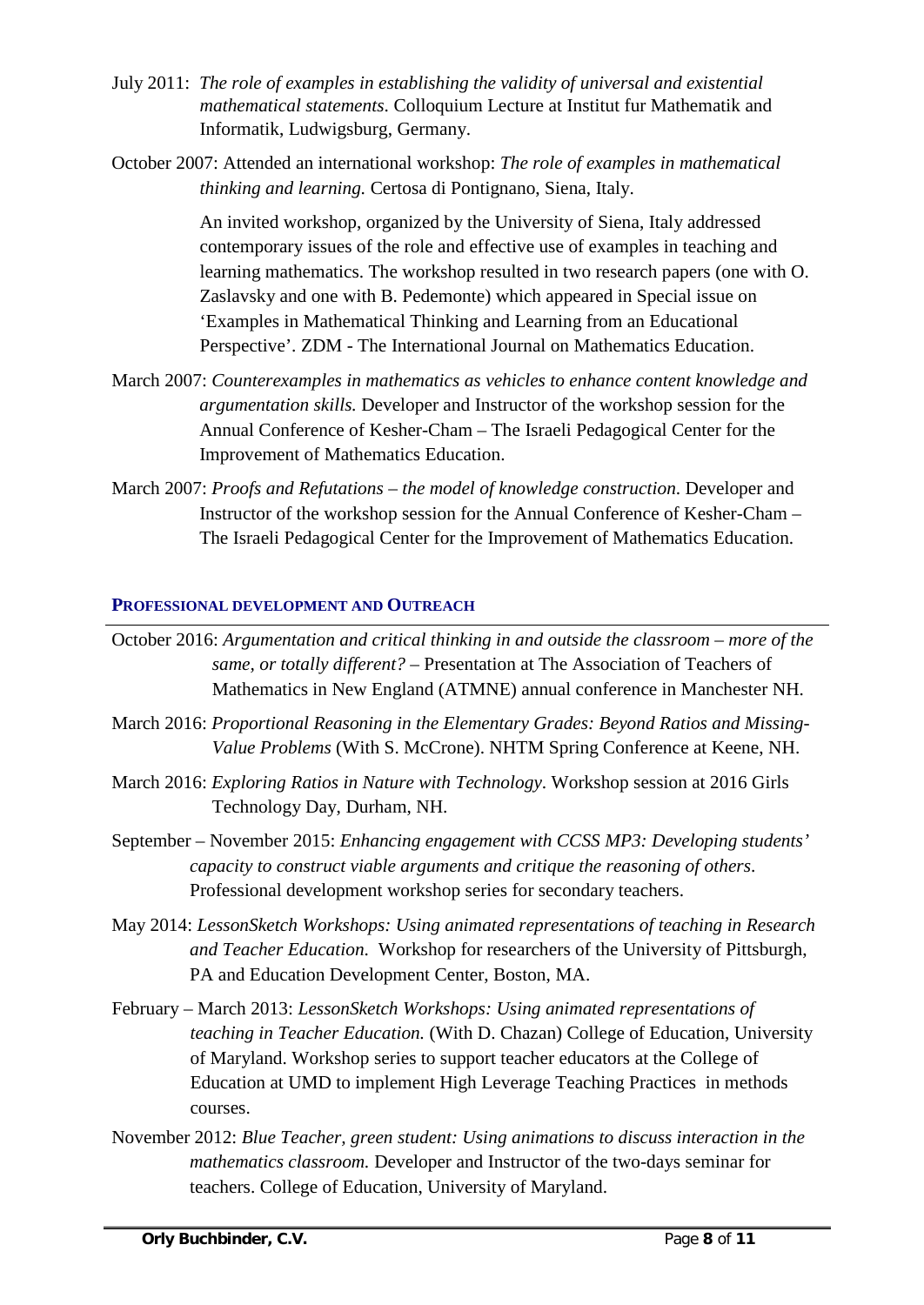#### **ADVISING**

### **Dissertation committees**

- 2013 Jason Miller (Ph.D.) University of Maryland
- 2016 Eyob Demke (Ph.D.) University of New Hampshire
- 2017 David Earls (Ph. D). University of New Hampshire Neil Bornstein (Ph. D). University of New Hampshire Marita Freinsen (Ph. D). Pedagogosche Hohschule Ludwigsburg, Germany

## **Undergraduate research advising**

2017 Hannah Bush. Honors Thesis. (B.Sc. 2017).

#### **PROFESSIONAL SERVICE**

# **Editing**

| 2016 - 2017      | Co-Editor of ICME 13 - International Congress on Mathematical Education<br>Post-Conference Monograph of DG on Representations of Teaching.<br>Springer. |
|------------------|---------------------------------------------------------------------------------------------------------------------------------------------------------|
| $2013$ - present | Associate Editor, International Newsletter on the Teaching and Learning of<br><b>Mathematical Proof.</b>                                                |

### **Working-Group & Discussion Group Leadership**

| 2016 - 2017      | Co-leader of the Working Group on Argumentation and Proof at $10th$ Congress<br>of European Research in Mathematics Education (CERME), Dublin, Ireland                                                                              |
|------------------|-------------------------------------------------------------------------------------------------------------------------------------------------------------------------------------------------------------------------------------|
| 2015 - 2016      | Co-organizer of the Discussion Group on: Using representations of practice for<br>teacher education and research – opportunities and challenges, at ICME-13:<br>International Congress on Mathematical Education. Hamburg, Germany. |
| 2014 - 2015      | Co-leader of the Working Group on Argumentation and Proof at 9 <sup>th</sup> Congress of<br>European Research in Mathematics Education (CERME), Prague, Czech<br>Republic.                                                          |
| <b>Reviewing</b> |                                                                                                                                                                                                                                     |
| 2015             | <i>National Science Foundation.</i> Review Panel for Education and Human<br>Resources Directorate.                                                                                                                                  |
| 2015-2016        | Peer review of book chapters submitted to R. Zazkis and P. Herbst (Eds.),<br>Mathematical Dialogue: Scripting approaches in mathematics education<br>research and practice. Springer.                                               |
|                  | Peer review of book chapters submitted to A. Leung and J. Bolite-Frant<br>(Eds.), Digital Technologies in Designing Mathematics Education Tasks -<br>Potential and Pitfalls. Springer.                                              |
| $2011$ – present | Reviewer for scholarly journals and conference proceedings:                                                                                                                                                                         |
|                  | Journal of Computer Assisted Learning                                                                                                                                                                                               |
|                  | <b>Educational Studies in Mathematics</b>                                                                                                                                                                                           |
|                  | Journal of Mathematical Behavior                                                                                                                                                                                                    |
|                  | Canadian Journal of Science, Mathematics and Technology Education                                                                                                                                                                   |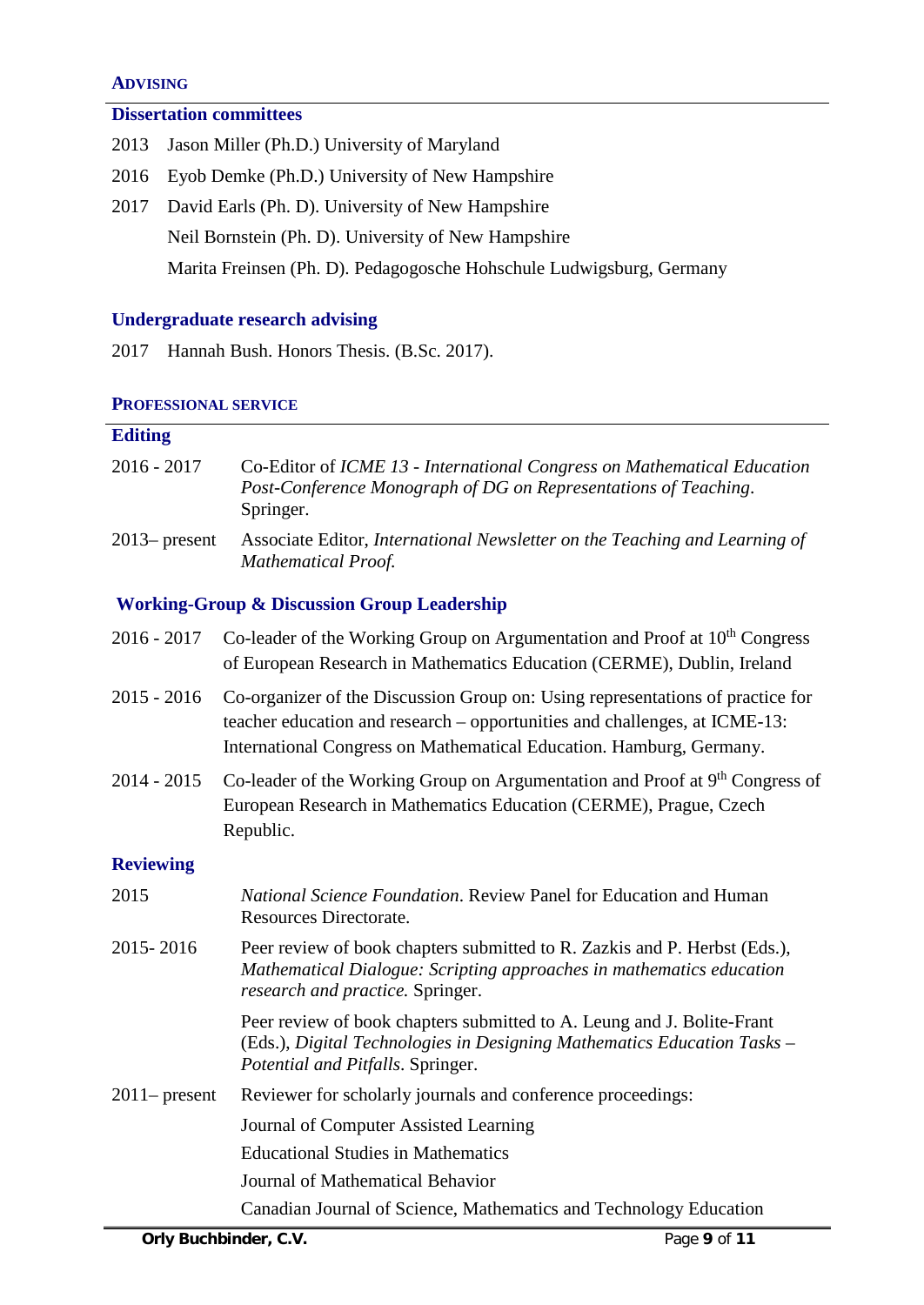ZDM - The International Journal on Mathematics Education.

AMTE - Association of Mathematics Teacher Educators

NCTM Research Pre-Session

CERME 9, 10 – proceedings, and summary chapter of the Working Group on Argumentation and Proof.

#### **Discussant**

2016 Symposium titled: *Transforming Teacher Learner through Mathematics Professional Development*. AERA, Washington DC.

### **University Service Committees**

- 2016 2017 Undergraduate Research Conference Interdisciplinary Science and Engineering Symposium program committee. Research and Engagement Academy applications reviewer College of Engineering and Physical Sciences teaching awards committee. STEM education learning community. Graduate program committee.
- 2015 2016 Elementary Mathematics Education Specialists. Certification Program development. College of Engineering and Physical Sciences teaching awards committee. STEM education learning community Calculus Committee. Undergraduate program committee.
- 2014 to date Preservice Teaching Council.

### **Professional Affiliations**

American Educational Research Association. Association of Mathematics Teacher Educators. International Group for the Psychology of Mathematics Education. National Council of Teachers of Mathematics. New Hampshire Teachers of Mathematics

### **RESEARCH INTERESTS**

- o Argumentation processes, mathematical reasoning and decision making.
- o The role of examples and counterexamples in mathematics teaching and learning and in students' approaches to proof.
- o Mathematics teacher education, and teacher knowledge of argumentation.
- o Educational technologies and e-learning.
- o Instructional and curriculum design for middle and secondary school.
- o History and philosophy of mathematics.